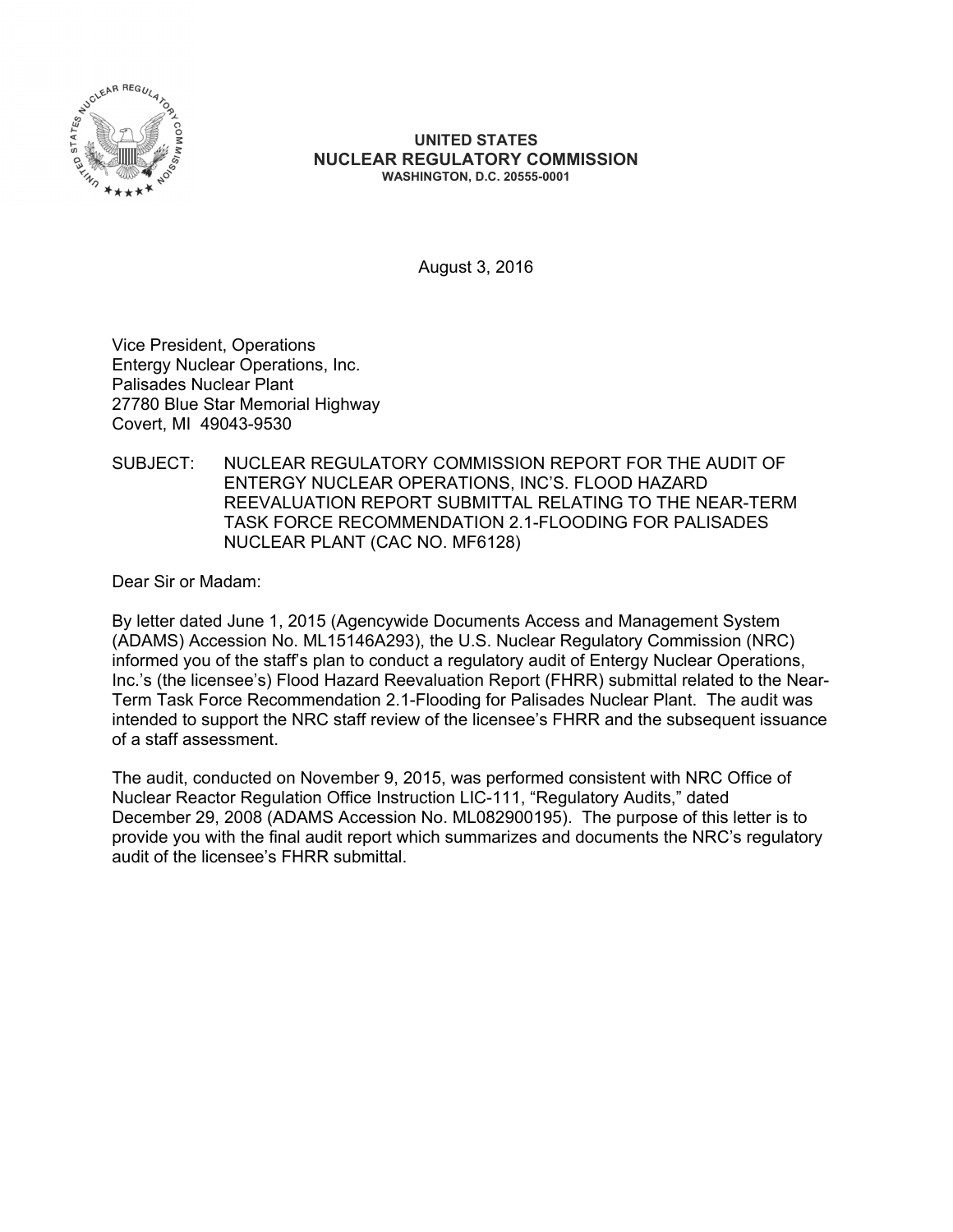If you have any questions, please contact me at (301) 415-2621 or by e-mail at Robert.Bernardo@nrc.gov.

Sincerely,

A<br>The Pernardo, Project Manager<br>Office of Nuclear Reactor Regulation Japan Lessons-Learned Division Hazards Management Branch

Docket No. 50-255

Enclosure: Audit Report

cc w/encl: Distribution via Listserv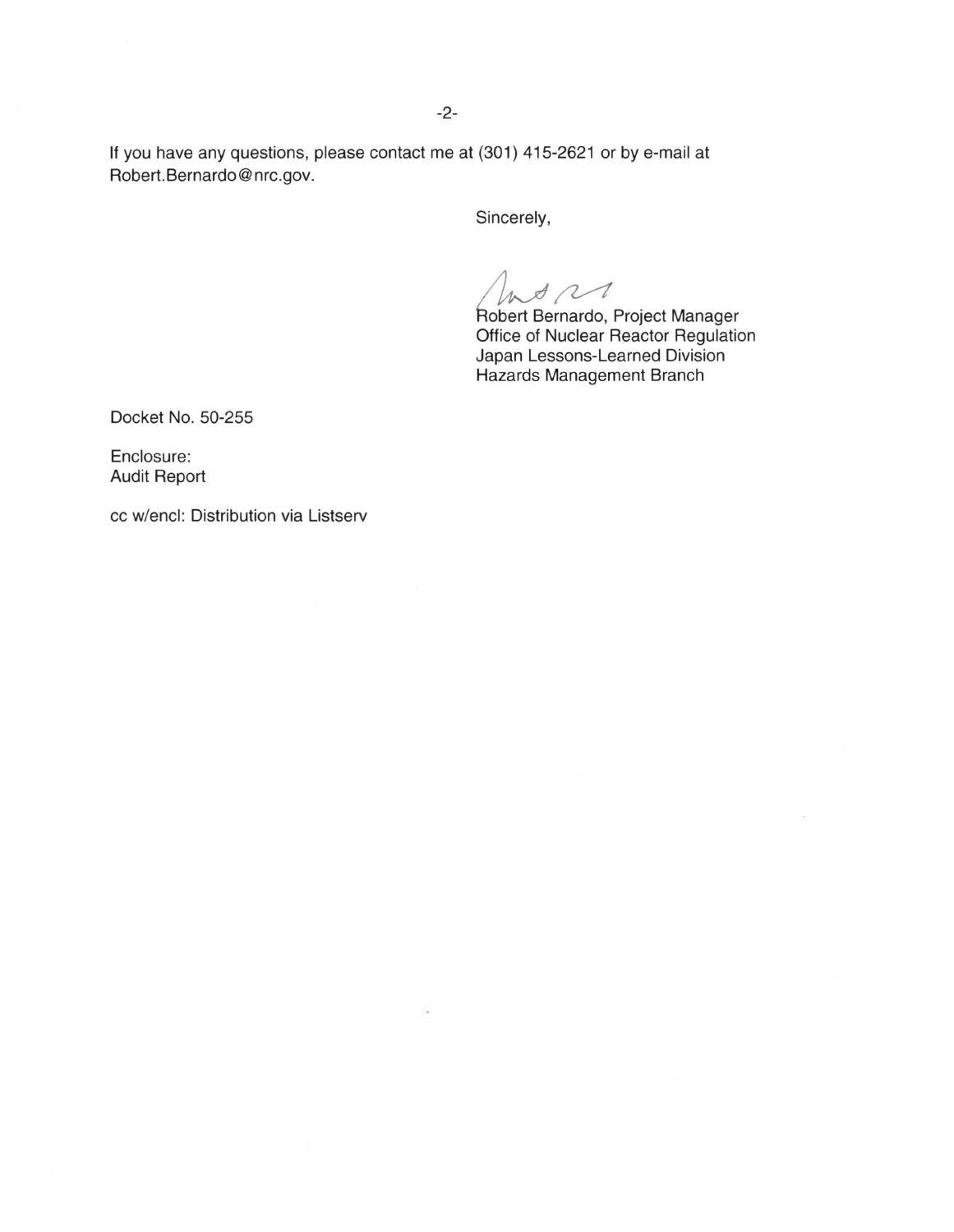

#### **UNITED STATES NUCLEAR REGULATORY COMMISSION WASHINGTON, D.C. 20555-0001**

# NUCLEAR REGULATORY COMMISSION REPORT FOR THE AUDIT OF ENTERGY NUCLEAR OPERATIONS, INC'S. FLOOD HAZARD REEVALUATION REPORT SUBMITTALS RELATING TO THE NEAR-TERM TASK FORCE RECOMMENDATION 2.1-FLOODING FOR

### PALISADES NUCLEAR PLANT

### BACKGROUND AND AUDIT BASIS

By letter dated March 12, 2012, the U.S. Nuclear Regulatory Commission (NRC) issued a request for information to all power reactor licensees and holders of construction permits in active or deferred status, pursuant to Title 10 of the *Code of Federal Regulations* (10 CFR), Section 50.54(f), "Conditions of license" (hereafter referred to as the "50.54(f) letter"). The request was issued in connection with implementing lessons-learned from the 2011 accident at the Fukushima Dai-ichi nuclear power plant, as documented in the Near-Term Task Force's review of insights from the Fukushima Dai-ichi accident. Recommendation 2.1 in that document recommended that the NRC staff issue orders to all licensees to reevaluate seismic and flooding for their sites against current NRC requirements and guidance. Subsequent staff requirements memoranda associated with SECY-11-0124 and SECY-11-0137, instructed the NRC staff to issue requests for information to licensees pursuant to 10 CFR 50.54(f).

By letter dated March 11, 2015, Entergy Nuclear Operations, Inc. (Entergy, the licensee) submitted its Flood Hazard Reevaluation Report (FHRR) for Palisades Nuclear Plant (Palisades) (Agencywide Documents Access and Management System Accession No. ML15106A681). The NRC is reviewing the aforementioned submittal and has completed a regulatory audit of the licensee to better understand the development of the submittal, identify any similarities/differences with past work completed, and ultimately aid in its review of the licensee's FHRR. This audit summary was completed in accordance with the guidance set forth in NRC Office of Nuclear Reactor Regulation Office Instruction LIC-111, "Regulatory Audits," dated December 29, 2008 (ADAMS Accession No. ML082900195).

#### AUDIT LOCATION AND DATES

The audit was completed by document review via a webinar session in conjunction with the use of the licensee's established electronic reading room (ERR) and teleconference on November 9, 2015.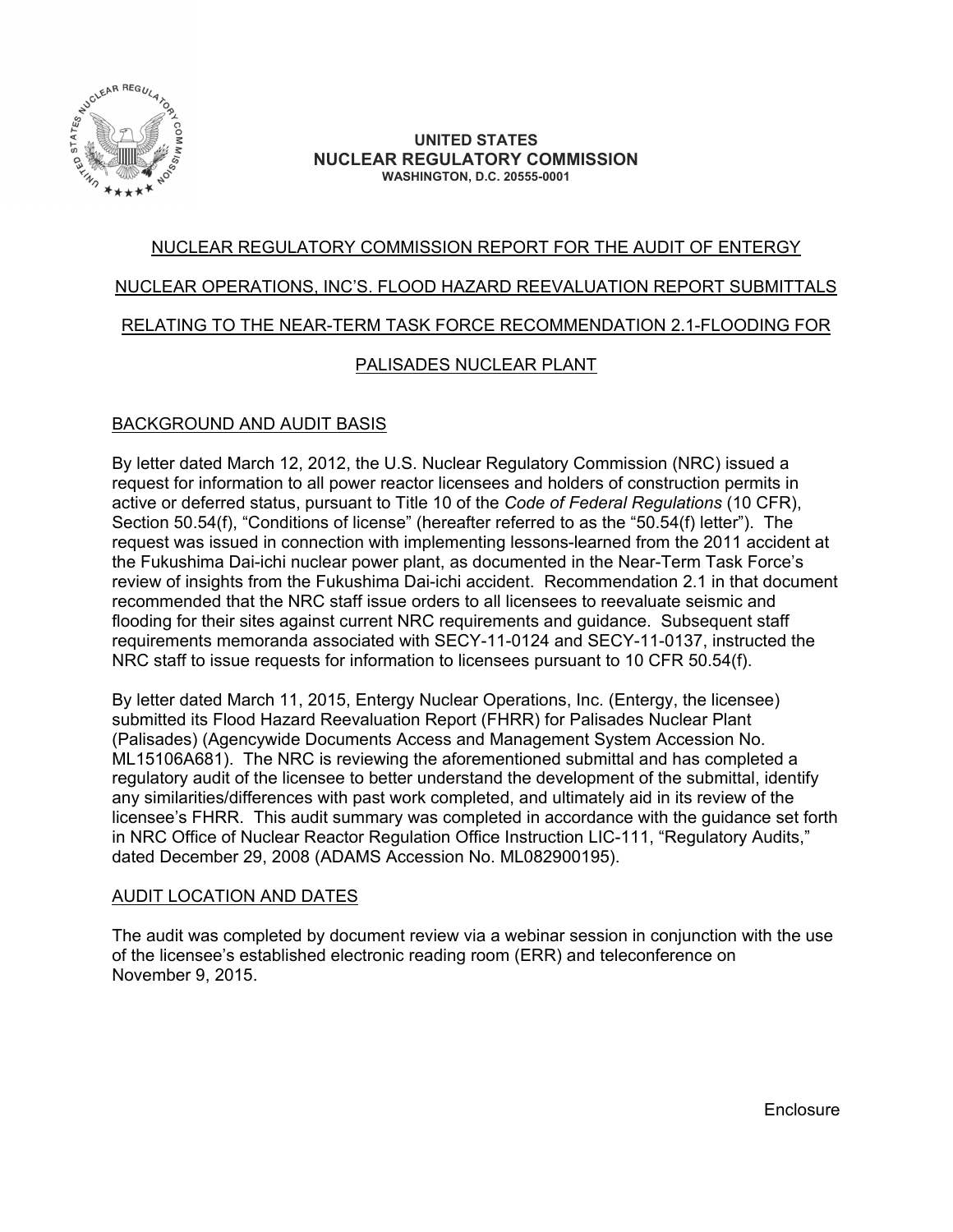#### AUDIT TEAM

| <b>Title</b>                     | <b>Team Member</b> | Organization                       |
|----------------------------------|--------------------|------------------------------------|
| Team Leader, NRR/JLD             | Vic Hall           | <b>NRC</b>                         |
| <b>Technical Monitor</b>         | Laura Quinn-       | <b>NRC</b>                         |
|                                  | Willingham         |                                    |
| <b>Technical Staff</b>           | Lyle Hibler        | <b>NRC</b>                         |
| <b>Technical Deputy Division</b> | Andy Campbell      | <b>NRC</b>                         |
| <b>Director</b>                  |                    |                                    |
| <b>Technical Branch Chief</b>    | Aida Rivera-Varona | <b>NRC</b>                         |
| <b>NRC Contractor</b>            | Eugene Yan         | <b>Argonne National Laboratory</b> |
|                                  |                    | (ANL)                              |
| <b>NRC Contractor</b>            | Vinod Maht         | <b>ANL</b>                         |
| <b>NRC Contractor</b>            | John Quinn         | <b>ANL</b>                         |

A list of the licensee's participants can be found in Attachment 2.

#### DOCUMENTS AUDITED

Attachment 1 of this report contains a list which details the documents that were reviewed by the NRC staff, in part or in whole, as part of this audit. The documents were located in an ERR during the NRC staff's review. The documents, or portions thereof, that were used by the NRC staff as part of the technical analysis and/or as reference in the completion of the staff assessment, were submitted by the licensee and docketed, as necessary, to complete the staff assessment. These documents are identified in Table 1.

#### AUDIT ACTIVITIES

In general, the audit activities consisted mainly of the following actions:

- Review background information on site topography and geographical characteristics of the watershed.
- Review site physical features and plant layout.
- Understand the selection of important assumptions and parameters that would be the basis for evaluating the individual flood causing mechanisms described in the 50.54(f) letter.
- Review model input/output files to computer analyses such as HEC-HMS and FLO-2D to have an understanding of how modeling assumptions were programmed and executed.

Table 1 summarizes specific technical topics (and resolution) of important items that were discussed and clarified during the audit. The items discussed in Table 1 may be referenced/mentioned in the staff assessment in more detail.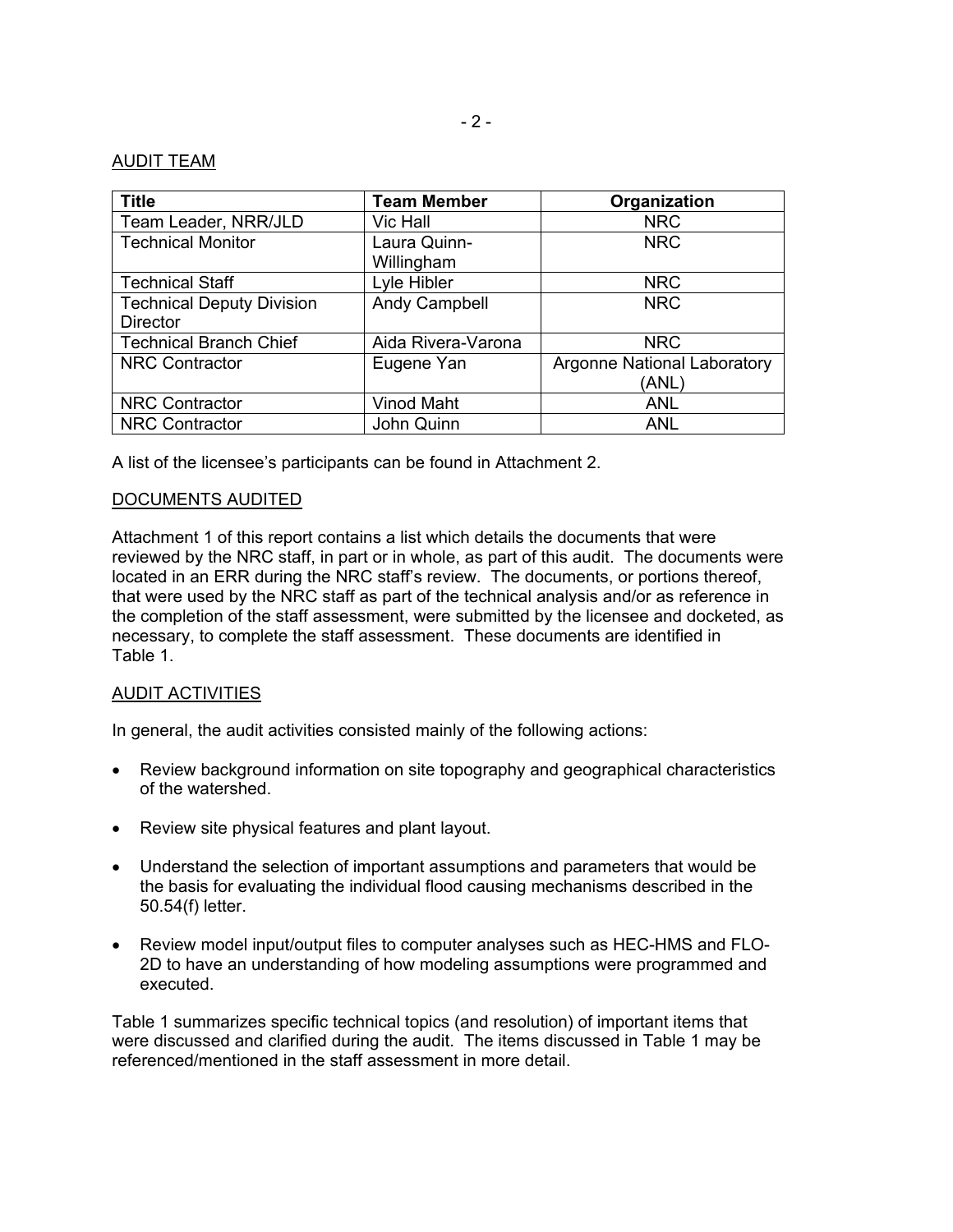## EXIT MEETING/BRIEFING

On December 23, 2015, the NRC staff closed out the discussion of the technical topics described above.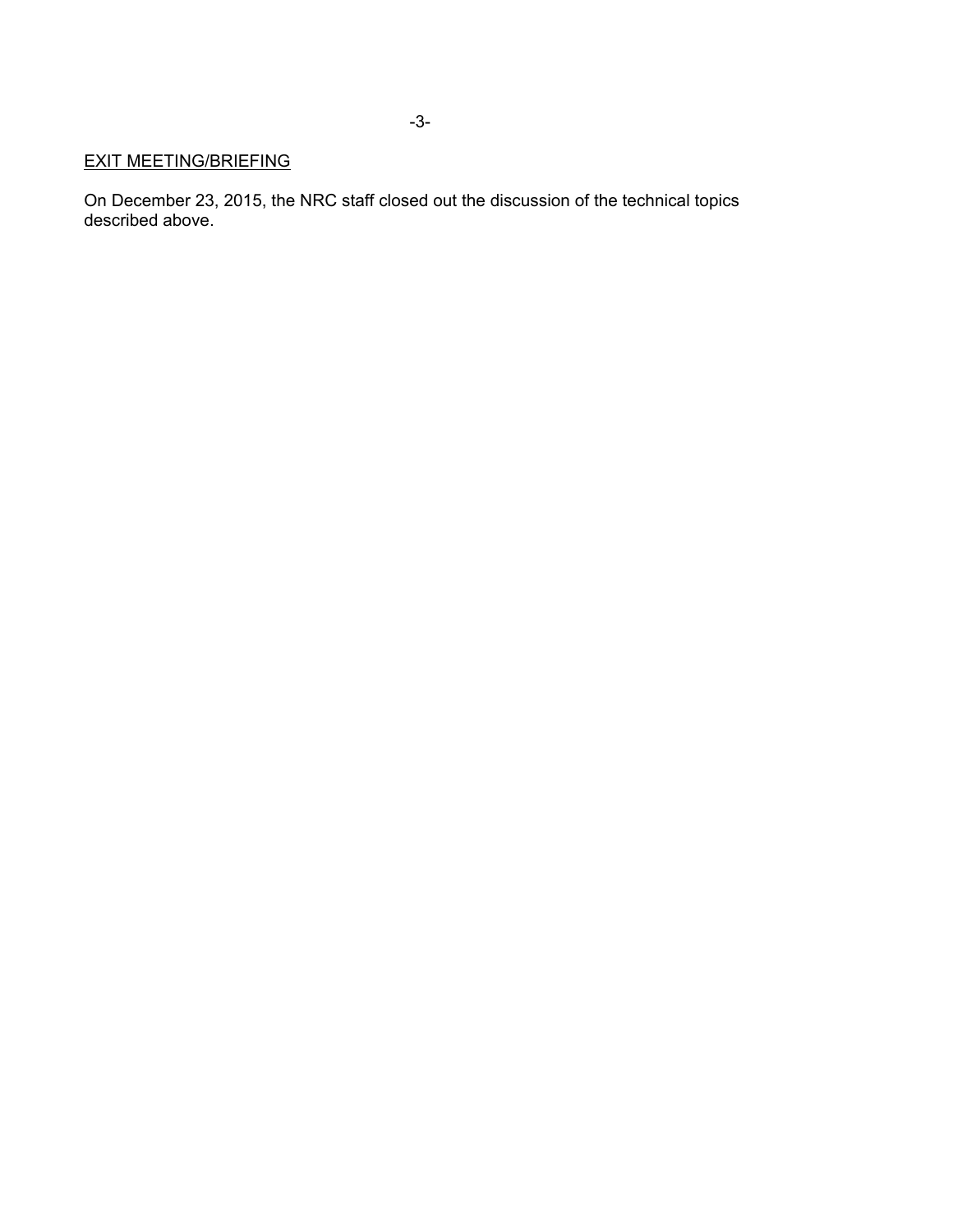- 4 -

# **Table 1: Palisades Information Needs – Audit/Post-Audit Summary**

| <b>INFO</b><br><b>NEED</b> | <b>INFORMATION NEED DESCRIPTION</b>                                                                                                                                                                                                                                                                                                                                                                                | <b>ACTION (POST-AUDIT)</b>                                                                                                                                                                                                                                                                                                                                                       |  |
|----------------------------|--------------------------------------------------------------------------------------------------------------------------------------------------------------------------------------------------------------------------------------------------------------------------------------------------------------------------------------------------------------------------------------------------------------------|----------------------------------------------------------------------------------------------------------------------------------------------------------------------------------------------------------------------------------------------------------------------------------------------------------------------------------------------------------------------------------|--|
| $\mathbf 1$                | All Flood-Causing Mechanisms - Comparison of<br><b>Reevaluated Flood Hazard with Current Design Basis</b>                                                                                                                                                                                                                                                                                                          | The licensee stated that the CLB "is defined in 10 CFR 54.3(a) as<br>applicable NRC requirements, licensee commitments, and plant<br>specific design-basis information documented in the most recent                                                                                                                                                                             |  |
|                            | Background: Recommendation 2.1 of the 50.54(f) letter provides<br>instructions for the Flood Hazard Reevaluation Report (FHRR).<br>Under Section 1, Hazard Reevaluation Report, Items c and d,<br>licensees are requested to perform:<br>c. Comparison of current and reevaluated flood-causing<br>mechanisms at the site. Provide an assessment of the<br>current design-basis flood elevation to the reevaluated | final safety analysis report, for the purposes of the Palisades<br>FHRR, current design basis (CDB) and current licensing basis<br>(CLB) have the same meaning." The NRC staff will treat<br>references to the the CLB as equivalent to the CDB in its review of<br>the FHRR. As part of the licensee's response, the licensee<br>showed a modification of FHRR Table 4-1 where: |  |
|                            | flood elevation for each flood-causing mechanism.<br>Include how the findings from Enclosure 4 of this letter<br>(i.e., Recommendation 2.3 flooding walkdowns) support<br>this determination. If the current design-basis flood<br>bounds the reevaluated hazard for all flood causing<br>mechanisms, include how this finding was determined.                                                                     | a) "CLB" was replaced with "CDB" in the table heading,<br>b) storm surge CDB was clarified as "594.1 feet [mean sea level]<br>MSL [Design basis flood level]",                                                                                                                                                                                                                   |  |
|                            | d. Interim evaluation and actions taken or planned to<br>address any higher flooding hazards relative to the<br>design basis, prior to completion of the integrated                                                                                                                                                                                                                                                | the difference in the Combined Effect Re-evaluated Flood<br>$\mathcal{C}$ )<br>Height was modified to read "flood levelare above the CDB<br>flood protected elevation", and                                                                                                                                                                                                      |  |
|                            | assessment described below, if necessary.<br>The Palisades FHRR provides a comparison of the reevaluated<br>flood hazards with the CLB instead of the current design-basis.<br>Section 4.0 of the report summarizes this comparison.                                                                                                                                                                               | d) the table note was modified: "Note: Not evaluated indicates the<br>this flood mechanism was not defined of addressed in current<br>design-basis documents. As a result, no comparison can be<br>made to reevaluated results."                                                                                                                                                 |  |
|                            | Request: Clarify and where necessary correct the comparison of<br>the reevaluated flood hazard to the current design bases.                                                                                                                                                                                                                                                                                        | The NRC staff concluded that the information provided by the<br>licensee in response to this information need request was<br>sufficient.                                                                                                                                                                                                                                         |  |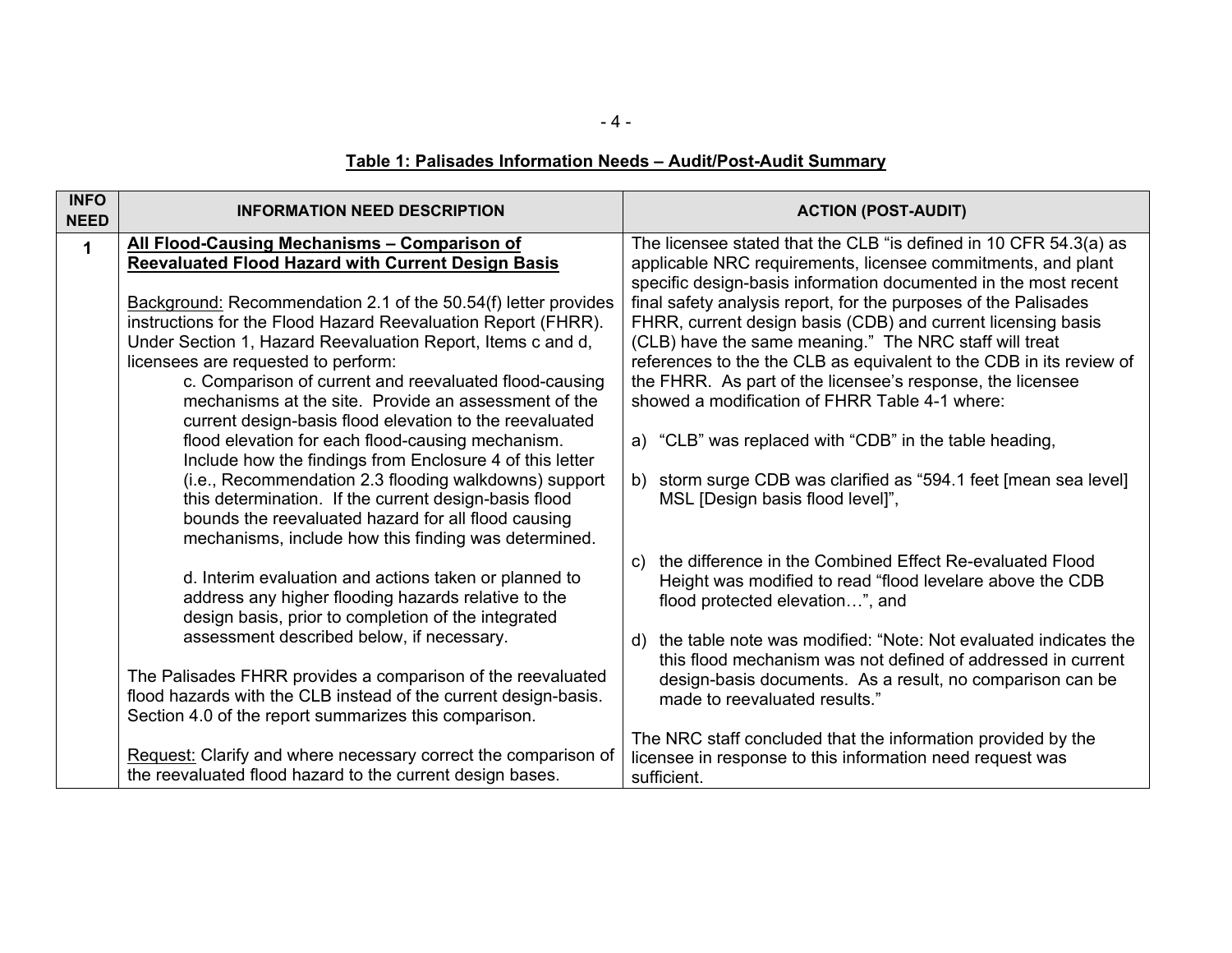| <b>INFO</b><br><b>NEED</b> | <b>INFORMATION NEED DESCRIPTION</b>                                                                                                                                                                                                                                                                                                                                                                                                                                                                                                                                                                                                                                                                                                                                                                                                                                                                                                                                                                                                    | <b>ACTION (POST-AUDIT)</b>                                                                                                                                                                                                                                                                                                                                                                                                                                                                                                                                                                                                                                                                                                                                                                                                                                                                                                                                                                                                                                   |
|----------------------------|----------------------------------------------------------------------------------------------------------------------------------------------------------------------------------------------------------------------------------------------------------------------------------------------------------------------------------------------------------------------------------------------------------------------------------------------------------------------------------------------------------------------------------------------------------------------------------------------------------------------------------------------------------------------------------------------------------------------------------------------------------------------------------------------------------------------------------------------------------------------------------------------------------------------------------------------------------------------------------------------------------------------------------------|--------------------------------------------------------------------------------------------------------------------------------------------------------------------------------------------------------------------------------------------------------------------------------------------------------------------------------------------------------------------------------------------------------------------------------------------------------------------------------------------------------------------------------------------------------------------------------------------------------------------------------------------------------------------------------------------------------------------------------------------------------------------------------------------------------------------------------------------------------------------------------------------------------------------------------------------------------------------------------------------------------------------------------------------------------------|
| $\overline{2}$             | <b>Local Intense Precipitation - Site Structures and Critical</b><br><b>Locations</b><br>Background: In FHRR Figure 3-1 and Figures 5, 13, and 14 in<br>Calculation No. 32-9226944-002 "Palisades Nuclear Plant<br>Flooding Hazard Re-evaluation - Local Intense Precipitation,"<br>the identification number for grid elements at locations identified<br>as critical locations of the plant and the important site structures<br>are either illegible or not labeled to reference the locations for<br>the purpose of identifying flooding water depths and elevation<br>based on the reevaluation.<br>Request: FHRR Figure 3-1 (or selected figure from the LIP<br>calculation package) should be modified or an additional similar<br>figure should be provided that shows all the structures listed in<br>Table 3-1 with their names, and representative grid elements for<br>critical locations and their identification numbers.                                                                                                | In response to this information need request, the licensee modified<br>figures provided that shows all the structures listed in Table 3-1<br>with their names, and representative grid elements for critical<br>locations and their identification numbers. The NRC staff<br>requested that these figures be submitted on the docket.<br>The NRC staff concluded that the information provided by the<br>licensee in response to this information need request was<br>sufficient.                                                                                                                                                                                                                                                                                                                                                                                                                                                                                                                                                                            |
| $\overline{\mathbf{3}}$    | <b>Local Intense Precipitation - Boundary Condition of the</b><br>FLO-2D Model along Lake Michigan<br>Background: Section 2.2.2 of the FHRR reports the highest<br>recorded monthly mean elevation of Lake Michigan as 583.2<br>feet National Geodetic Vertical Datum of 1929 (NGVD29). This<br>value was used as a fixed stage (water surface elevation) along<br>the model extent of Lake Michigan as a boundary condition in<br>the FLO-2D model as a conservative approach. Section 2.2.2 in<br>Calculation No. 32-9226944-002, "Palisades Nuclear Plant<br>Flooding Hazard Re-evaluation - Local Intense Precipitation,"<br>indicates that the constant stage was assigned to the boundary<br>grid elements using the "reservoir water elevation" feature in the<br>FLO-2D model. The staff examined the grid elements at the<br>boundary of the model along the lake (the west edge of the<br>model) as well as the model input files, and didn't find that the<br>mean lake water elevation (583.2 feet NGVD29) is specified as | The NRC staff reviewed the licensee's updated input/output files<br>for its revised model. The model was revised mainly to include a<br>lake boundary along the western boundary of the FLO-2D model in<br>response. The main conclusion in licensee's response is that<br>adding a lake boundary in FLO-2D model has a minimal effect on<br>the water surface elevation (WSE) at critical locations. After the<br>NRC staff reviewed the input and output files and one independent<br>run, and reached the same conclusion although the reservoir<br>function used for lake boundary in FLO-2D may not be a correct<br>method. The main observations and NRC staff's results are as<br>follows:<br>1) A reservoir function was used in the licensee's FLO-2D model to<br>create a reservoir with a specified lake level over a surface<br>depression zone along the western boundary of the model. The<br>reservoir was filled up to the specific lake level within the first time<br>step (0.1 hr) but was not maintained at the specified lake level for |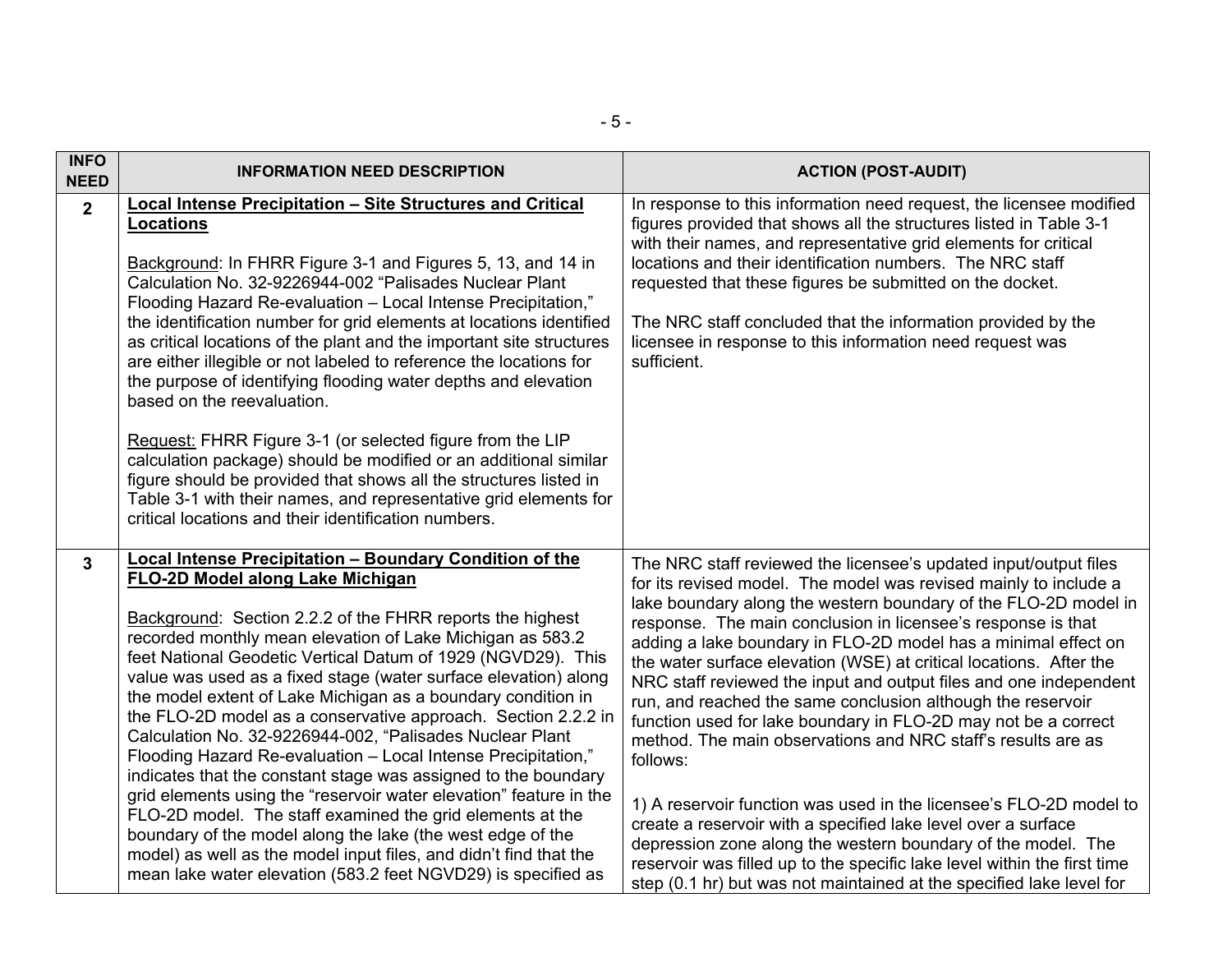| <b>INFO</b><br><b>NEED</b> | <b>INFORMATION NEED DESCRIPTION</b>                                                                                                                                                                                                                                                                                                                                                                                                                                                                                                                                                                                                                                                                                                                                                                                                                                                     | <b>ACTION (POST-AUDIT)</b>                                                                                                                                                                                                                                                                                                                                                                                                                                                                                                                                                                                                                                                                                                                                                                                                                                                                                                              |
|----------------------------|-----------------------------------------------------------------------------------------------------------------------------------------------------------------------------------------------------------------------------------------------------------------------------------------------------------------------------------------------------------------------------------------------------------------------------------------------------------------------------------------------------------------------------------------------------------------------------------------------------------------------------------------------------------------------------------------------------------------------------------------------------------------------------------------------------------------------------------------------------------------------------------------|-----------------------------------------------------------------------------------------------------------------------------------------------------------------------------------------------------------------------------------------------------------------------------------------------------------------------------------------------------------------------------------------------------------------------------------------------------------------------------------------------------------------------------------------------------------------------------------------------------------------------------------------------------------------------------------------------------------------------------------------------------------------------------------------------------------------------------------------------------------------------------------------------------------------------------------------|
|                            | a fixed "reservoir water elevation" in the model. The staff also<br>reviewed the model results and found that the maximum water<br>surface elevation at the model boundary along the lake is less<br>than 581 feet NGVD29 suggesting that no constant lake level of<br>583.2 feet NGVD29 is maintained along the lake (the west<br>boundary of the FLO-2D model) as the licensee described in the<br>FHRR.<br>Request: Examine and verify that the model boundary along<br>Lake Michigan in the FLO-2D model is assigned correctly using<br>the highest mean monthly lake elevation (583.2 feet NGVD29)<br>and provide either justification or correct FLO-2D input files if<br>necessary.                                                                                                                                                                                              | the rest of simulation period (24 hours). It dropped by about 2 ft<br>via the simulation period. Apparently, using the reservoir method<br>to define lake boundary in FLO-2D does not correctly reflect an<br>actual lake boundary.<br>2) To confirm the licensee's conclusion, the NRC staff made an<br>independent run by assigning a constant lake stage along the<br>western boundary of the model. Results from this model run also<br>indicate that the WSE at the critical location has a minimal<br>increase, which means that the WSE at the critical locations is<br>insensitive to the model boundary of the Palisades FLO-2D model.<br>Based on this result, the NRC staff finds that the licensee does not<br>need to update its model with a correct boundary setting method.<br>The NRC staff concluded that the information provided by the<br>licensee in response to this information need request was<br>sufficient. |
| 4                          | <b>Local Intense Precipitation - Vertical Datum Conversion</b><br>Background: The elevations in the FLO-2D model are used in<br>the NGVD29 datum. The ground surface topography that was<br>developed from an aerial survey conducted in 2014 using Light<br>Detection and Ranging (LiDAR) technology which uses<br>NAVD88 datum, and the Lake Michigan level that was taken<br>from the National Oceanic and Atmospheric Administration<br>(NOAA) Holland tide station uses IGLD85 datum. Section 1.1<br>and Appendix A in Calculation No. 32-9226944-002, "Palisades<br>Nuclear Plant Flooding Hazard Re-evaluation - Local Intense<br>Precipitation," notes that the web-based program, "VERTCON"<br>(NGS, 2014a, and 2014b), results in the following relationship to<br>convert NAVD88 and IGLD85 datums into NGVD29:<br>$NGVD29 = NAVD88 + 0.48 ft$ & $NAVD88 = IGLD85 + 0.30 ft$ | The licensee stated that "an elevation of 1.0 ft NAVD88 was used<br>to establish the datum conversion from NAVD88 to IGLD85 for<br>Lake Michigan elevations. The arbitrary elevation of 1.0 ft was<br>used to simplify the establishment of the conversion factor." The<br>licensee noted that a NOAA web-based program was used and<br>references to Appendix A in Calculation No. 32-9226944-002<br>"Palisades Nuclear Plant Flooding Hazard Re-evaluation - Local<br>Intenser Precipitation," to document that use. The licensee then<br>stated that "The resultant datum shift from NAVD88 to IGLD85 was<br>-0.09 or -0.30 ft based on an input elevation of 1.0 ft NAVD88."<br>The NRC staff concluded that the information provided by the<br>licensee in response to this information need request was<br>sufficient.                                                                                                            |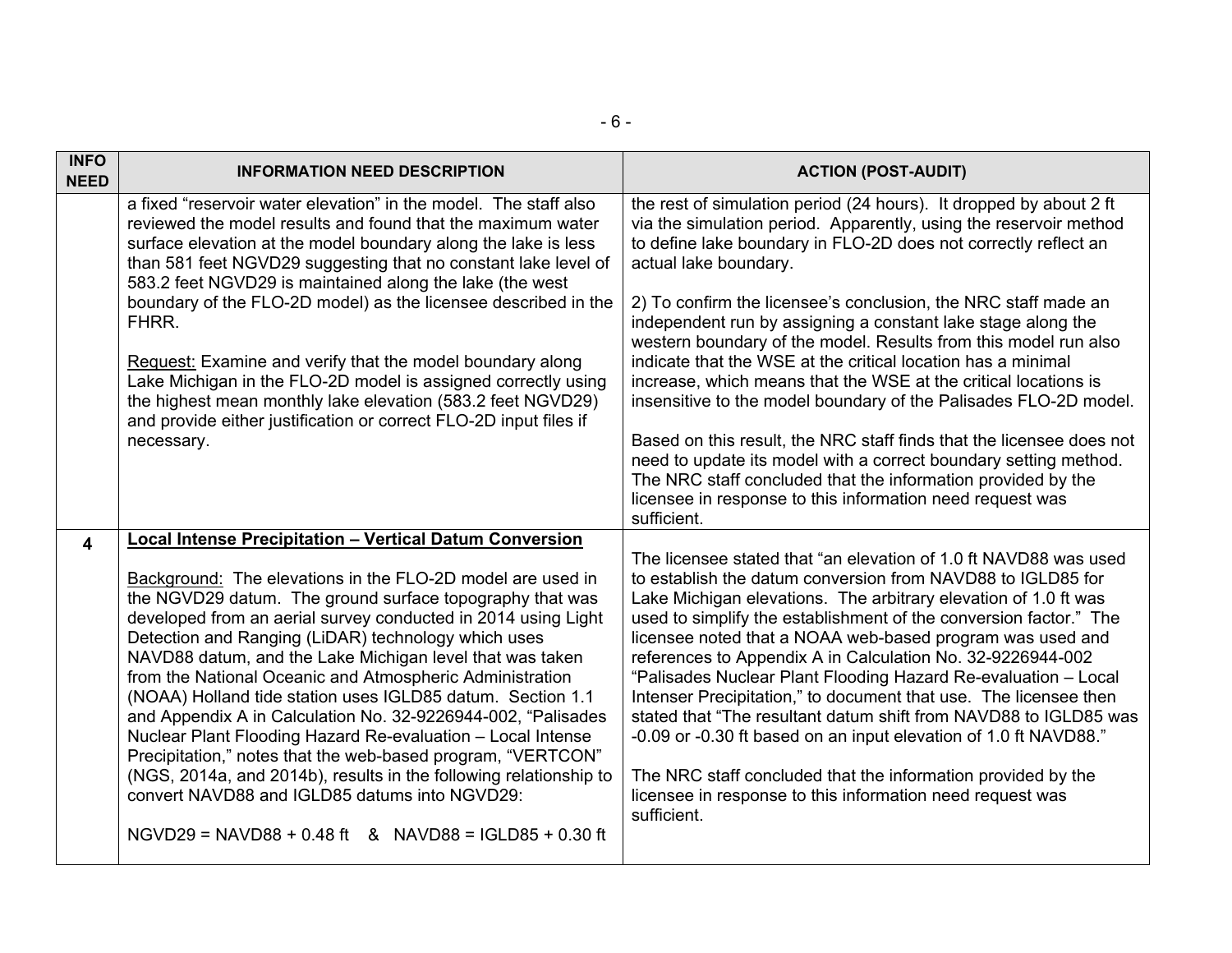| <b>INFO</b> | <b>INFORMATION NEED DESCRIPTION</b>                                                                                                                                                                                                                                                                                                                                                                                                                                                                                                                 | <b>ACTION (POST-AUDIT)</b>                                                                                                            |
|-------------|-----------------------------------------------------------------------------------------------------------------------------------------------------------------------------------------------------------------------------------------------------------------------------------------------------------------------------------------------------------------------------------------------------------------------------------------------------------------------------------------------------------------------------------------------------|---------------------------------------------------------------------------------------------------------------------------------------|
| <b>NEED</b> | The staff performed the datum conversion independently using<br>the same web-based program and tool to verify whether the<br>conversion is correct. The staff verified that the ground surface<br>topography elevation conversion from NAVD88 to NGVD29 is<br>correct. For conversion of Michigan Lake level from IGLD85 to<br>NAVD88, however, the staff found a different relationship for the<br>Palisades site: NAVD88 = IGLD85 + 0.48.<br>The following shows the conversion on the NOAA website:<br><b>Conversion from IGLD 85 to NAVD 88</b> |                                                                                                                                       |
|             | Designation North Latitude West Longitude<br>Gravity NAVD 88 Heigh<br>(gals)<br>(meters)<br>42 19 23.01600 86 18 51.76800<br>980.31580<br>177.69                                                                                                                                                                                                                                                                                                                                                                                                    |                                                                                                                                       |
|             | NGS HOME PAGE                                                                                                                                                                                                                                                                                                                                                                                                                                                                                                                                       |                                                                                                                                       |
|             | The difference between the two datums for the Lake Michigan at<br>Palisades site is (177.6965 - 77.5518) * 3.28 = 0.47 feet (not<br>0.30 feet). The 177.55 meters (582.37 feet IGLD85) is the<br>highest recorded monthly mean elevation of Lake Michigan,<br>which is used in the FLO-2D model. The resulting vertical<br>datum converted from 582.37 ft IGLD85 is 582.85 ft NAVD88<br>and 583.33 ft NGVD29.                                                                                                                                       |                                                                                                                                       |
|             | Request: Examine and verify that the conversion between the<br>vertical datums was done correctly and correct where needed in<br>any references used for this conversion.                                                                                                                                                                                                                                                                                                                                                                           |                                                                                                                                       |
| 5           | <b>Local Intense Precipitation - Supercritical Flow</b>                                                                                                                                                                                                                                                                                                                                                                                                                                                                                             | The licensee stated that "the duration in which the flow velocity<br>exceeds the permissible velocity of rough asphalt of 12 feet per |

- 7 -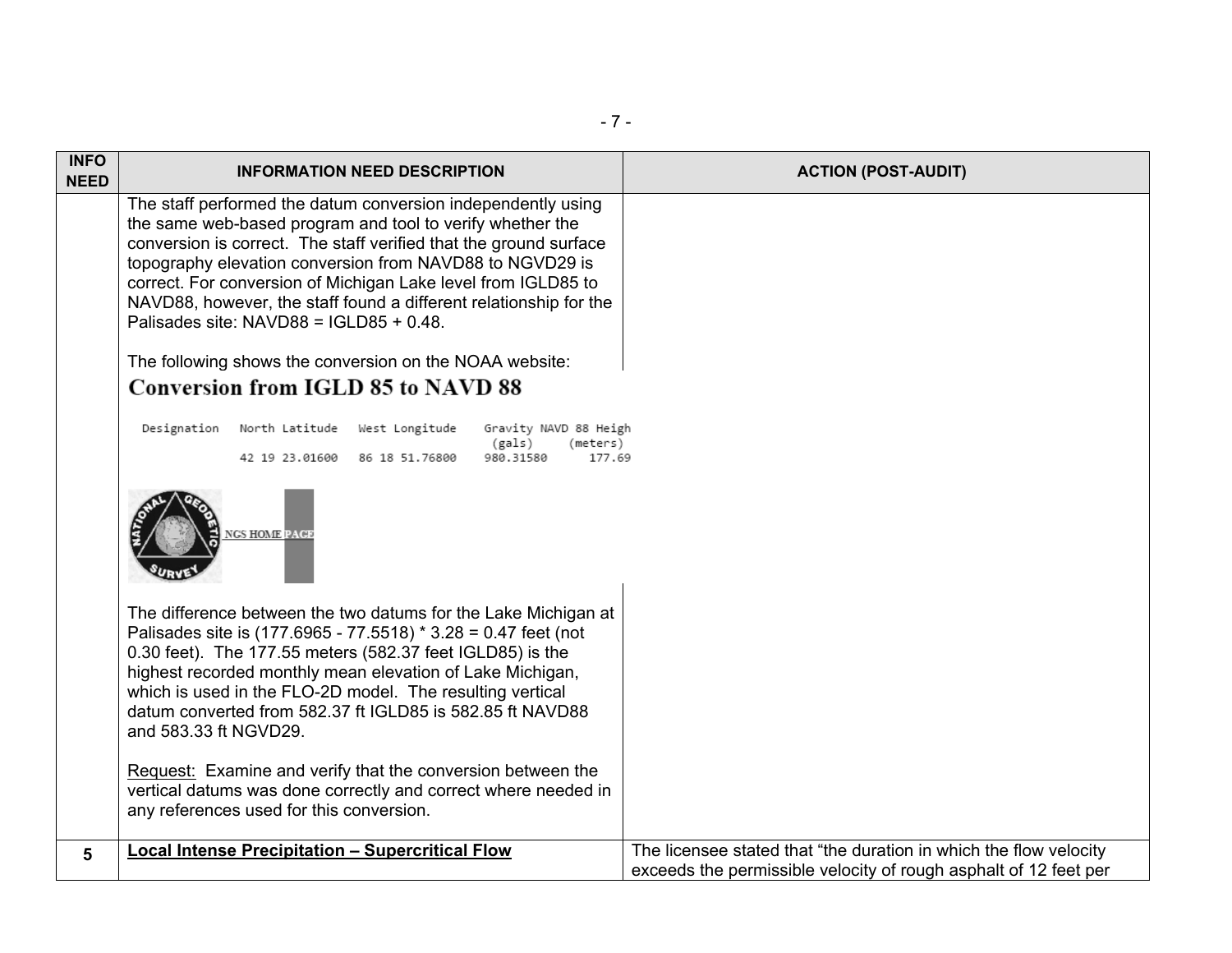| <b>INFO</b><br><b>NEED</b> | <b>INFORMATION NEED DESCRIPTION</b>                                                                                                                                                                                                                                                                                                                                                                                                                                                                                                                                                                                                                                                                                                                                                                                                                                                                                                                                                                                                                                                                  | <b>ACTION (POST-AUDIT)</b>                                                                                                                                                                                                                                                                                                                                                                                                                                                                                                                                                                                                                                                                                                                                                                                                                                                                                                                           |  |
|----------------------------|------------------------------------------------------------------------------------------------------------------------------------------------------------------------------------------------------------------------------------------------------------------------------------------------------------------------------------------------------------------------------------------------------------------------------------------------------------------------------------------------------------------------------------------------------------------------------------------------------------------------------------------------------------------------------------------------------------------------------------------------------------------------------------------------------------------------------------------------------------------------------------------------------------------------------------------------------------------------------------------------------------------------------------------------------------------------------------------------------|------------------------------------------------------------------------------------------------------------------------------------------------------------------------------------------------------------------------------------------------------------------------------------------------------------------------------------------------------------------------------------------------------------------------------------------------------------------------------------------------------------------------------------------------------------------------------------------------------------------------------------------------------------------------------------------------------------------------------------------------------------------------------------------------------------------------------------------------------------------------------------------------------------------------------------------------------|--|
|                            | Background: FLO-2D PRO model limits supercritical flow by<br>reducing the velocity. Thus, the actual velocity at the place<br>where supercritical flow occurs would be higher than the velocity<br>determined by the FLO-2D PRO model. The FHRR identifies a<br>roadway near the cooling tank that has supercritical flow (Figure<br>3-7) and shows a manually calculated flow velocity based on the<br>maximum flow at that place. The calculated flow velocity at this<br>location is 15.6 feet per second, which is higher than<br>permissible velocity (i.e., 12 feet per second for rough asphalt<br>(USACE, 1984)). Section 6.4 in Calculation No. 32-9226944-<br>002, "Palisades Nuclear Plant Flooding Hazard Re-evaluation -<br>Local Intense Precipitation," assumes that this would not cause<br>the significant erosion due to the short duration of high flow<br>rates.<br>Request: Provide the duration that speeds in excess of the<br>permissible velocity last and a reference to support the<br>conclusion that significant erosion would not be anticipated for<br>that duration. | second at cross section No. 2 was estimated to be 54 minutes."<br>The licensee concluded that "because the peak velocity exceeds<br>the suggested permissible velocity by only 30 percent and only for<br>less than an hour, it is likely that if any erosion of asphalt occurred,<br>it would be limited." The licensee described the location where, "if<br>erosion were to occur, it would happen at cross section 2 located<br>near the toe of the cooling tower road that leads to the Cooling<br>Towers." The licensee stated that erosion at this locations would<br>not affect critical structures related to safety. The licensee<br>references Calculation No. 32-9226944-002, "Palisades Nuclear<br>Plant Flooding Hazard Re-evaluation - Local Intense<br>Precipitation," in their response.<br>The NRC staff concluded that the information provided by the<br>licensee in response to this information need request was<br>sufficient. |  |
| 6                          | Local Intense Precipitation - CDB, CLB, and Safety-Related<br><b>Elevations</b><br>Background: The FHRR uses current design-basis (CDB: e.g.,<br>594.1 ft NGVD29 and 594.4 ft NGVD29 in Section 2.2), current<br>licensee basis (CLB: e.g., flood depth of 5 ft on the east side of<br>Service Building and 0.5 ft for the rest of powerblock area in<br>Sections 2.3.1.1 and 4.1.1 as well as Table 4-1), and safety-<br>related elevations (e.g., 594.4 ft NGVD29 in Section 5, Tables<br>5.1 and 5.3).<br>Request:<br>a) Clarify if CDB, CLB and safety-related elevations are<br>defined or used differently.                                                                                                                                                                                                                                                                                                                                                                                                                                                                                    | a) In response to this information need, the licensee stated<br>that the CDB and CLB have the same definition and should<br>be read as CDB where CLB is listed. However, through<br>further discussion, the licensee agreed that the pump<br>elevations and the CDB are not interchangeable, and are<br>written to mean list two different elevations. The response<br>to Information Need 1 for CDB and CLB resolves this info<br>need.<br>b) The licensee is going to defer providing additional<br>information on associated effects to the MSA.<br>This information need is resolved per Information Need 1<br>C)<br>and 6a and the NRC staff now has the CDB number to<br>complete the comparision with the reevaluated hazard.                                                                                                                                                                                                                 |  |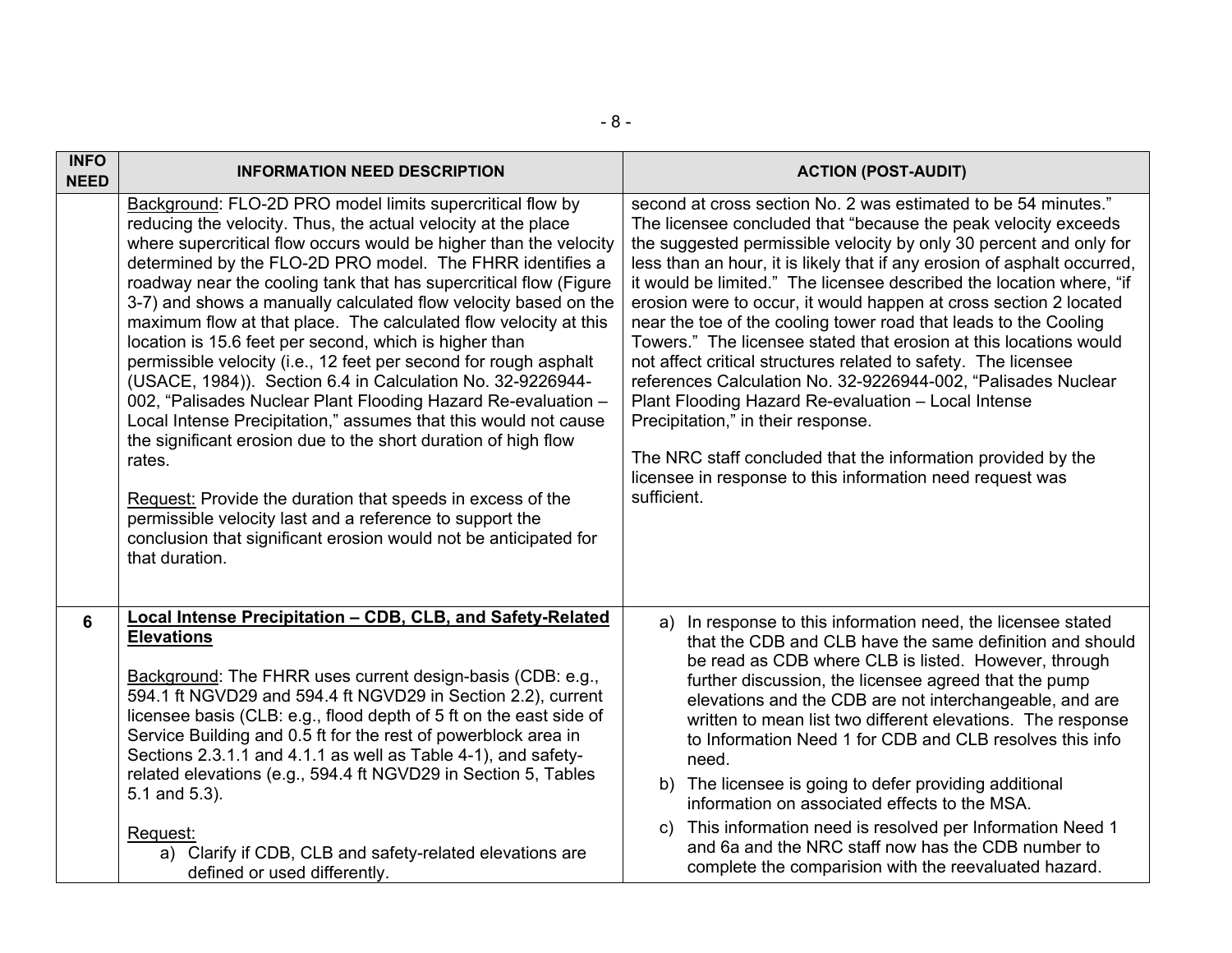| <b>INFO</b><br><b>NEED</b>                                                                                                                                                                                                                                                                                                                                                                                                                                                                                                                                                                                                                                                                                                                       | <b>INFORMATION NEED DESCRIPTION</b>                                                                                                                                                                                                                                                                                                                                                                                                                                                                                                                                                                                                                                                                                                                                                                                                                                                                                                                                                                                                                                                                                                                                                 | <b>ACTION (POST-AUDIT)</b>                                                                                                                                                                                                                                                                                                                                                                                                                                                                                                                                                                                                                                                                                                                                                                                                                                                                                                                                                                                                                                                                                                                                                                                                                                                                                                                                                                                                          |  |
|--------------------------------------------------------------------------------------------------------------------------------------------------------------------------------------------------------------------------------------------------------------------------------------------------------------------------------------------------------------------------------------------------------------------------------------------------------------------------------------------------------------------------------------------------------------------------------------------------------------------------------------------------------------------------------------------------------------------------------------------------|-------------------------------------------------------------------------------------------------------------------------------------------------------------------------------------------------------------------------------------------------------------------------------------------------------------------------------------------------------------------------------------------------------------------------------------------------------------------------------------------------------------------------------------------------------------------------------------------------------------------------------------------------------------------------------------------------------------------------------------------------------------------------------------------------------------------------------------------------------------------------------------------------------------------------------------------------------------------------------------------------------------------------------------------------------------------------------------------------------------------------------------------------------------------------------------|-------------------------------------------------------------------------------------------------------------------------------------------------------------------------------------------------------------------------------------------------------------------------------------------------------------------------------------------------------------------------------------------------------------------------------------------------------------------------------------------------------------------------------------------------------------------------------------------------------------------------------------------------------------------------------------------------------------------------------------------------------------------------------------------------------------------------------------------------------------------------------------------------------------------------------------------------------------------------------------------------------------------------------------------------------------------------------------------------------------------------------------------------------------------------------------------------------------------------------------------------------------------------------------------------------------------------------------------------------------------------------------------------------------------------------------|--|
| b) Provide an explanation (in Table footnotes) or<br>justification for why the associated effect is bounded by<br>CLB in Table 4-2, if the given effect has not been<br>reevaluated (e.g., wind wave and runups).<br>Specify that each critical location is bounded or not<br>$\mathsf{C}$<br>bounded by a selected criterion, such as CDB, CLB, or<br>safety-related elevation, in Table 4-3, which provides<br>the maximum flood elevations and depths based on the<br>FLO-2D results for all the critical locations identified by<br>the licensee.<br>Provide either references or safety-related elevations<br>d)<br>(as indicated in Table 5-1) to support the evaluation and<br>action for the last three critical locations in Table 5-2. |                                                                                                                                                                                                                                                                                                                                                                                                                                                                                                                                                                                                                                                                                                                                                                                                                                                                                                                                                                                                                                                                                                                                                                                     | d) After discussions on Information Needs 1, 6a-c, the NRC<br>staff determined that this information need was no longer<br>needed.                                                                                                                                                                                                                                                                                                                                                                                                                                                                                                                                                                                                                                                                                                                                                                                                                                                                                                                                                                                                                                                                                                                                                                                                                                                                                                  |  |
| $\overline{7}$                                                                                                                                                                                                                                                                                                                                                                                                                                                                                                                                                                                                                                                                                                                                   | Local Intense Precipitation - Runoff Loss (Infiltration Loss)<br>Background: Section 3.1.2.1.2 of the FHRR and Section 6.2.5 in<br>Calculation No. 32-9226944-002, "Palisades Nuclear Plant<br>Flooding Hazard Re-evaluation - Local Intense Precipitation,"<br>account for the infiltration loss rate in the model based on the<br>SCS curve number method. The estimation of the infiltration<br>loss rate has some level of uncertainty, even though the SCS<br>curve number method is commonly used. The guidance,<br>NUREG/CR-7046 (NRC 2011), states that the infiltration loss<br>rates should be set to minimum recommended values (FERC,<br>2001) for the drainage basin where estimated loss rates cannot<br>be validated. The estimated infiltration rate at the Palisades site<br>has not been validated.<br>Request: Evaluate the infiltration loss using the loss rates<br>recommended by NRC (2011) or justify the infiltration loss used.<br>Confirm that loss rate obtained by using the SCS curve number<br>method in the model is the same or more conservative than the<br>loss rate obtained by using this NRC recommended values<br>suggested by FERC (2001). | The licensee calculated the infiltration rates using a maximum<br>value instead of minimum value (0.44 instead of 0.3) and states<br>that they are in the range of the SCS curve (though higher range).<br>The NRC staff determined that the justification for the use of 0.44<br>was reasonable, especially given the other conservativisms in the<br>model. The HMR-PMP used by the licensee embodies a great<br>deal of conservatism such that compounding that conservatism<br>with parameter conservatism is not required or necessary for the<br>R2.1 reviews. In the event that an analysis uses a sub-PMP event,<br>additional parameter conservatism could be warranted; staff<br>consider the HMR-based PMP to be primary source of<br>conservatism. Because the LIP analysis for the Palisades site<br>used a HMR-based event and reasonable (but not necessarily the<br>most conservative) parameter values, the NRC staff determined<br>that infiltration rate value used is reasonable. The response<br>included that justification to establish the values reasonableness<br>using site specific information. Because the value that the licensee<br>used was in the range of the guidance that the licensee provided<br>(at the upper end, however), the NRC staff concluded that<br>reasonable value rather than a conservative characterization of this<br>parameter was adequate for use in reevaluating the LIP |  |

 $\mathbf{I}$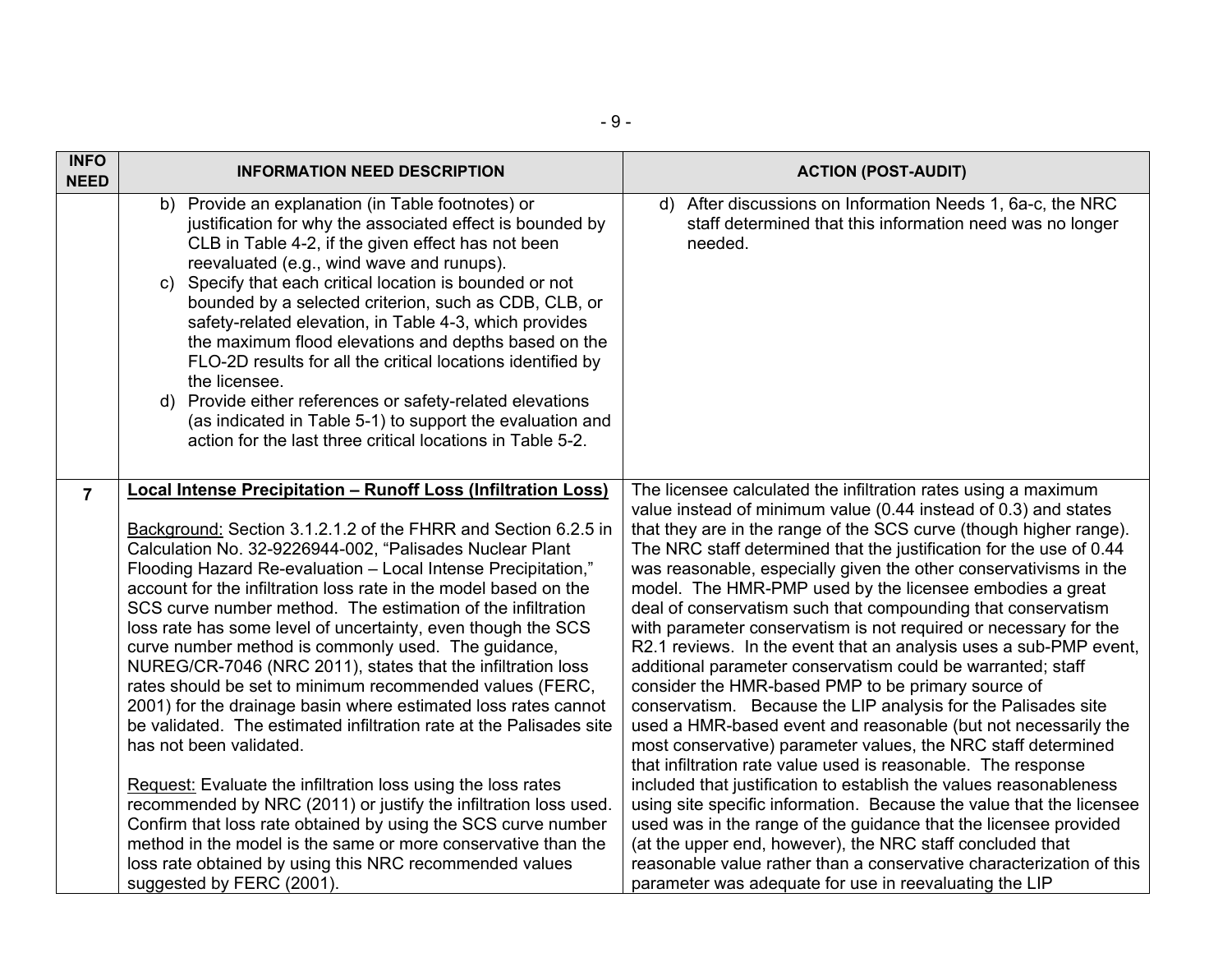| <b>INFO</b><br><b>NEED</b> | <b>INFORMATION NEED DESCRIPTION</b>                                                                                                                                                                                                                                                                                                                                                                                                                                                                                                                                                                                                                                                                                                                                                                                                                                                                                                                                                                        | <b>ACTION (POST-AUDIT)</b>                                                                                                                                                                                                                                                                                                                                                                                                              |
|----------------------------|------------------------------------------------------------------------------------------------------------------------------------------------------------------------------------------------------------------------------------------------------------------------------------------------------------------------------------------------------------------------------------------------------------------------------------------------------------------------------------------------------------------------------------------------------------------------------------------------------------------------------------------------------------------------------------------------------------------------------------------------------------------------------------------------------------------------------------------------------------------------------------------------------------------------------------------------------------------------------------------------------------|-----------------------------------------------------------------------------------------------------------------------------------------------------------------------------------------------------------------------------------------------------------------------------------------------------------------------------------------------------------------------------------------------------------------------------------------|
|                            |                                                                                                                                                                                                                                                                                                                                                                                                                                                                                                                                                                                                                                                                                                                                                                                                                                                                                                                                                                                                            | hazard. Considering the other conservatisms in the other LIP<br>analysis, conservatisms do not need to be compounded for the<br>purposes of the R2.1 site-specific justification.                                                                                                                                                                                                                                                       |
|                            |                                                                                                                                                                                                                                                                                                                                                                                                                                                                                                                                                                                                                                                                                                                                                                                                                                                                                                                                                                                                            | The licensee referenced NRCS guidance (NRCS, 2004) in the<br>determination of soil curve numbers, maximum potential retention,<br>and initial abstraction, net constant losses (infiltration). The<br>licensee referenced Table 8-8.1, "Minimum Infiltration Rates for<br>Hydrologic Soil Groups" FERC (2001).                                                                                                                          |
|                            |                                                                                                                                                                                                                                                                                                                                                                                                                                                                                                                                                                                                                                                                                                                                                                                                                                                                                                                                                                                                            | The NRC staff concluded that the information provided by the<br>licensee in response to this information need request was<br>sufficient.                                                                                                                                                                                                                                                                                                |
| 8                          | <b>Failure of Dams and Onsite Water Control/Storage</b><br><b>Structures</b><br>Background: In the March 12, 2012, 50.54(f) letter, Enclosure 2,<br>licensees are requested to perform an evaluation of flood waves<br>resulting from the breach of upstream dams, including domino-<br>type or cascading dam failures. Water storage and water<br>control structures (such as onsite cooling or auxiliary water<br>reservoirs and onsite levees) that may be located at or above<br>structures, systems, and components (SSCs) important to<br>safety should also be evaluated. Additional effects for earthen<br>embankments, such as sediment, should also be considered.<br>Models and methods used to evaluate the dam failure and the<br>resulting effects should be applicable to the type of failure<br>mechanism and should be appropriately justified. Recent<br>analyses completed by State and Federal agencies with<br>appropriate jurisdiction for dams within the watershed may be<br>used. | The licensee stated that "there are no onsite water control/storage<br>structures (i.e., onsite cooling or auxiliary water reservoirs and onsite<br>levees) located at or above SSCs important to safety." The licensee<br>referenced "PLP FSAR, Figure 1-1, Sht 1 and Figure 1-1, Sht 2)."<br>The NRC staff concluded that the information provided by the<br>licensee in response to this information need request was<br>sufficient. |
|                            | The staff did not find an evaluation in the FHRR, of onsite water<br>storage and water control structures, nor a statement that none<br>exist at the site. The staff also reviewed PLP-RPT-15-00009                                                                                                                                                                                                                                                                                                                                                                                                                                                                                                                                                                                                                                                                                                                                                                                                        |                                                                                                                                                                                                                                                                                                                                                                                                                                         |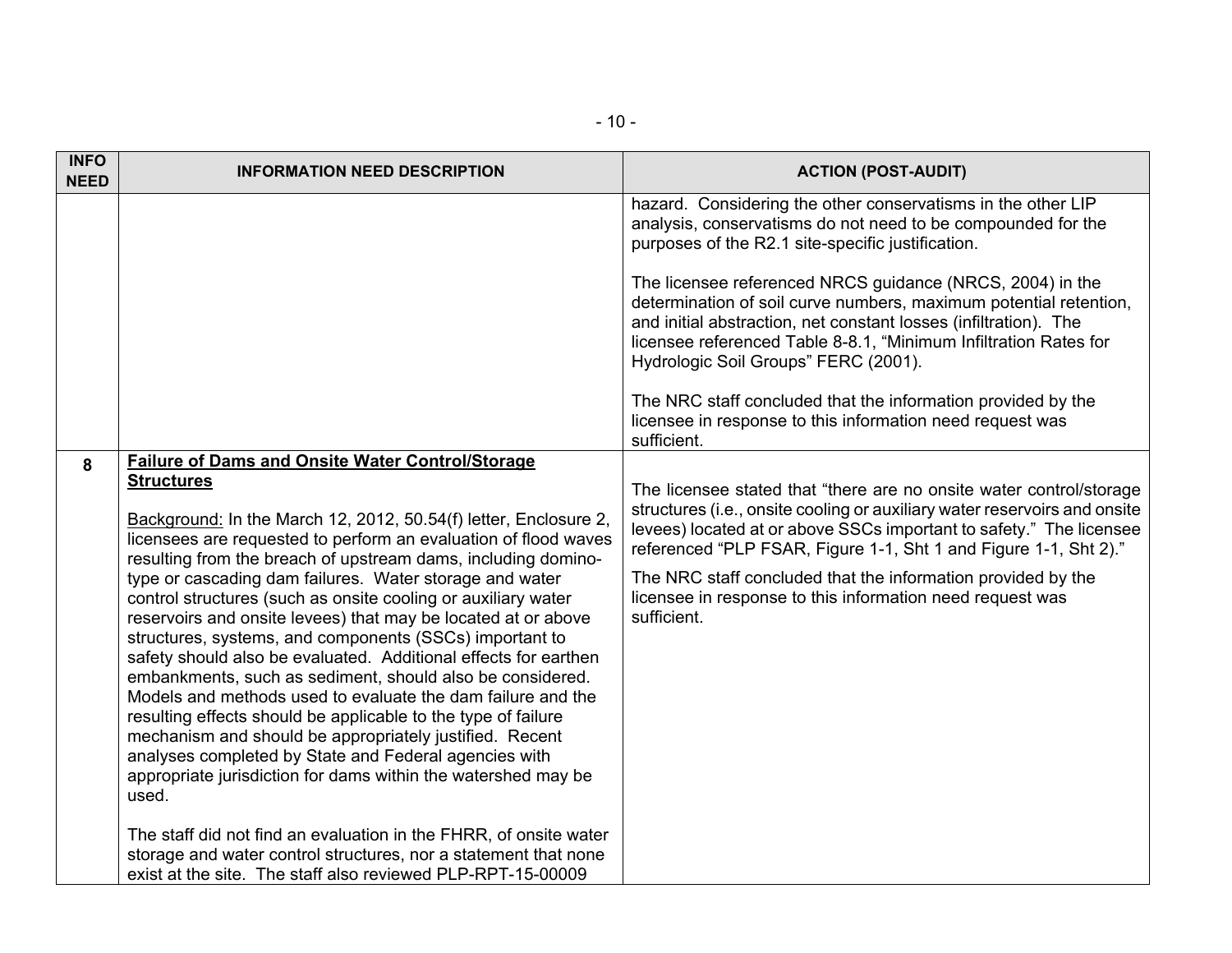| <b>INFO</b><br><b>NEED</b> | <b>INFORMATION NEED DESCRIPTION</b>                                                                                                                                                                                                                                                                                                                                                                                                                                                                                                                                                                                                                                                                                                                                                                                                                                                                                                                                                                                                                                                                          | <b>ACTION (POST-AUDIT)</b>                                                                                                                                                                                                                                                                                                                                                                                                                                                                                                                                                                                                                                                                                                                                                                                                                                                                                                                                                                                                                                                                                                                                                                                                                                                                                              |
|----------------------------|--------------------------------------------------------------------------------------------------------------------------------------------------------------------------------------------------------------------------------------------------------------------------------------------------------------------------------------------------------------------------------------------------------------------------------------------------------------------------------------------------------------------------------------------------------------------------------------------------------------------------------------------------------------------------------------------------------------------------------------------------------------------------------------------------------------------------------------------------------------------------------------------------------------------------------------------------------------------------------------------------------------------------------------------------------------------------------------------------------------|-------------------------------------------------------------------------------------------------------------------------------------------------------------------------------------------------------------------------------------------------------------------------------------------------------------------------------------------------------------------------------------------------------------------------------------------------------------------------------------------------------------------------------------------------------------------------------------------------------------------------------------------------------------------------------------------------------------------------------------------------------------------------------------------------------------------------------------------------------------------------------------------------------------------------------------------------------------------------------------------------------------------------------------------------------------------------------------------------------------------------------------------------------------------------------------------------------------------------------------------------------------------------------------------------------------------------|
|                            | "Palisades Nuclear Plant Flooding Hazard Re-Evaluation -<br>Screening for Dam Failures" as posted in the Palisades<br>Electronic Reading Room and found no statement regarding<br>onsite water control/storage structures within it.<br>Request: Provide a flood hazard evaluation of onsite water<br>control/storage structures if any exist, or provide a statement<br>that no such structures exist at the site.                                                                                                                                                                                                                                                                                                                                                                                                                                                                                                                                                                                                                                                                                          |                                                                                                                                                                                                                                                                                                                                                                                                                                                                                                                                                                                                                                                                                                                                                                                                                                                                                                                                                                                                                                                                                                                                                                                                                                                                                                                         |
| 9                          | <b>Combined Effect - Flood Event Duration and Associated</b><br><b>Effects</b><br><b>Background: FHRR Section 4.1 and Table 4-4 identifies several</b><br>associated effects and indicated that the effects of sediment<br>deposition/erosion was not evaluated but determined to be<br>bounded by the CLB. The FHRR also states that the flood<br>event duration parameters were not evaluated. The staff<br>reviewed Calculation No. EA-EC5490-03, "32-9226981-000 -<br>Palisades Nuclear Plant Flooding Hazard Re-evaluation -<br>Combined Events" and did not find this information.<br>Request: Provide quantitative evaluation for the flood height and<br>associated effects (as defined in Section 9 of JLD-ISG-2012-<br>05) for the combined event, or describe when the evaluation will<br>be performed. Provide flood event duration parameters<br>associated with the combined event, or describe when the<br>parameters will be provided. The flood event duration<br>parameters and associated effects with the combined event<br>include all parameters and effects listed in FHRR Table 4-4. | The licensee's response include statements related to flood<br>duration and associate effects. These statements included:<br>"Calculations for hydrostatic, hydrodynamic, wave and debris loads<br>are included in Sections 2.4 and 6.4 of the Palisades Combined<br>Events Calculation (32-9226981-000 - Palisades Nuclear Plant<br>Flooding Hazard Re-evaluation - Combined Events).<br>"Flood durations above sites grade was calculated at<br>approximately 25 hours. The calculation was based on that<br>eduratino of the surge hydrograph above the PLP site grade<br>presented in Section 6.4 of the Palisades Combined Events<br>Calculation, "32-9226981-000 - Palisades Nuclear Plant Flooding<br>Hazard Reevaluation - Combined Events."<br>"Groundwater in the vicinity of the site is generally controlled by the<br>level of Lake Michigan (PLP, 2014). The surge hydrograph is<br>above PLP site grade for approximately 25 hours. Permeability<br>data from the FSAR indicates that the sandy lake deposits under<br>the dunes have a slow percolation rate. Because of the relatively<br>short duration of flooding and slow percolation rate for the<br>underlying soil, short-term water level changes (i.e., storm surge) is<br>unlikely to affect groundwater levels in the vicinity of the PLP." |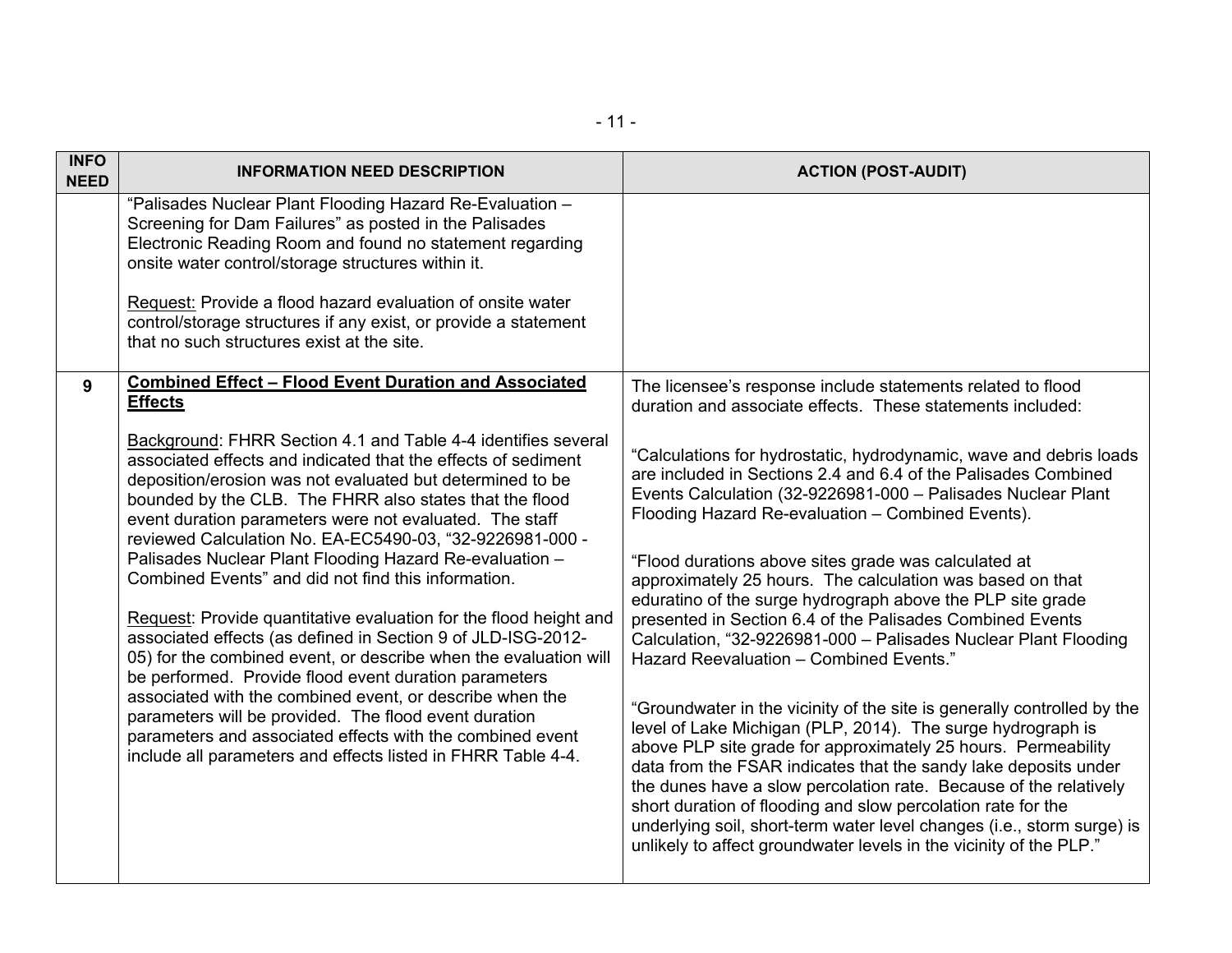| <b>INFO</b><br><b>NEED</b> | <b>INFORMATION NEED DESCRIPTION</b> | <b>ACTION (POST-AUDIT)</b>                                                                                                                                                                                              |
|----------------------------|-------------------------------------|-------------------------------------------------------------------------------------------------------------------------------------------------------------------------------------------------------------------------|
|                            |                                     | Regarding sediment deposition and erosion, "The coastline near<br>PLP is not within a high risk erosion area as defined by the<br>Michigan Department of Environmental Quality as shown in<br>Appenix J (MIDEQ, 1996)." |
|                            |                                     | The NRC staff concluded that the information provided by the<br>licensee in response to this information need request was<br>sufficient.                                                                                |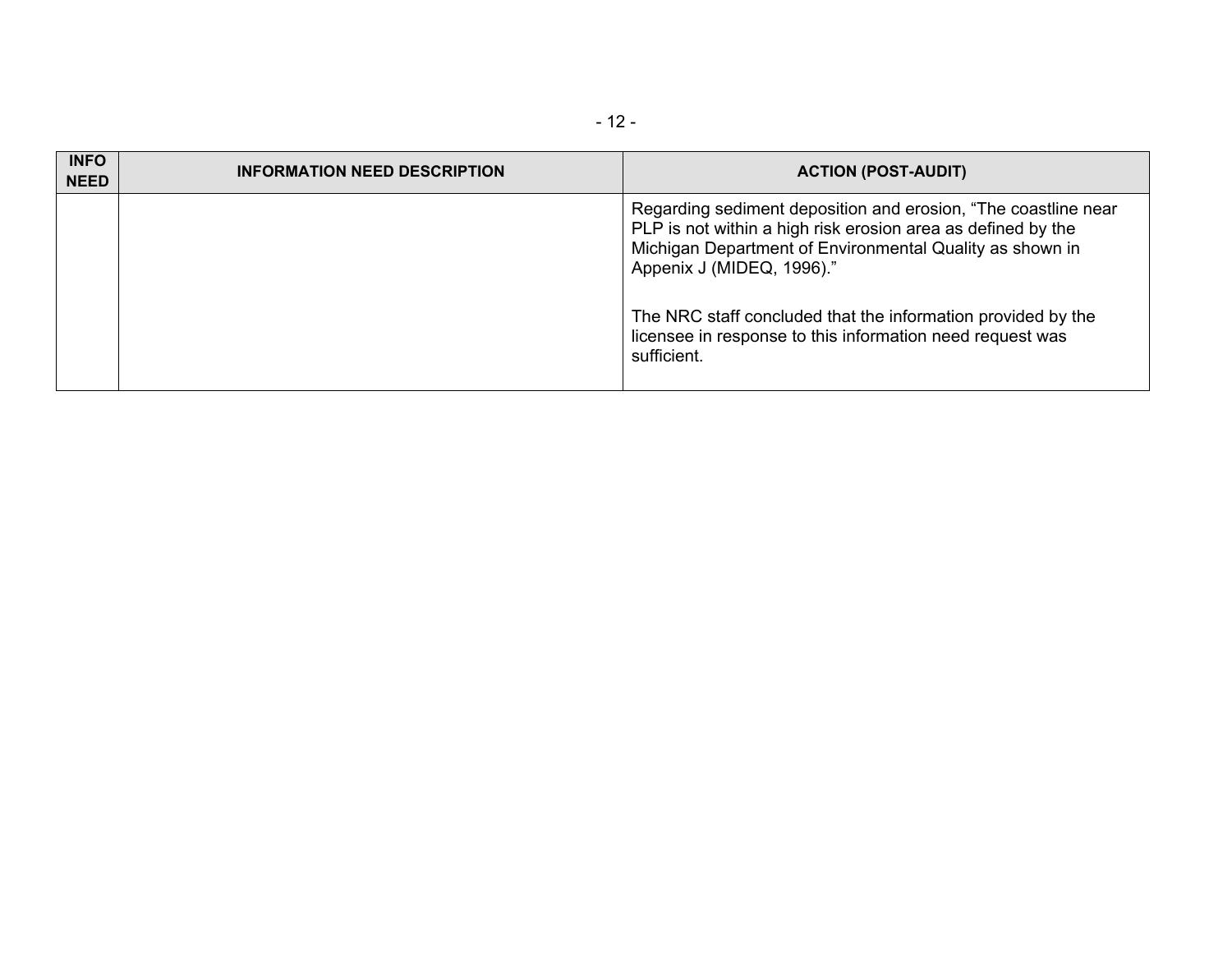#### **ATTACHMENT 1 Palisades Audit Document List**

- 1. FERC (Federal Energy Regulatory Commission). 2001. Engineering Guidelines for the Evaluation of Hydropower Projects, Chapter 8 – "Determination of the Probable Maximum Flood." Washington, D. C.
- 2. AREVA. 2014. Palisades Nuclear Plant Flooding Hazard Re-Evaluation Local Intense Precipitation. Document No. 32-9226944-002. January 30, 2014.
- 3. AREVA. 2014. Palisades Nuclear Plant Flooding Hazard Re-Evaluation Combined Event. Document No. 32-9226944-002. January 30, 2014.
- 4. NRCS. 2004. Chapter 9 hydrlogi9c Soil-Cover Complexes, Part 630 hydrology, National Engineering Handbook.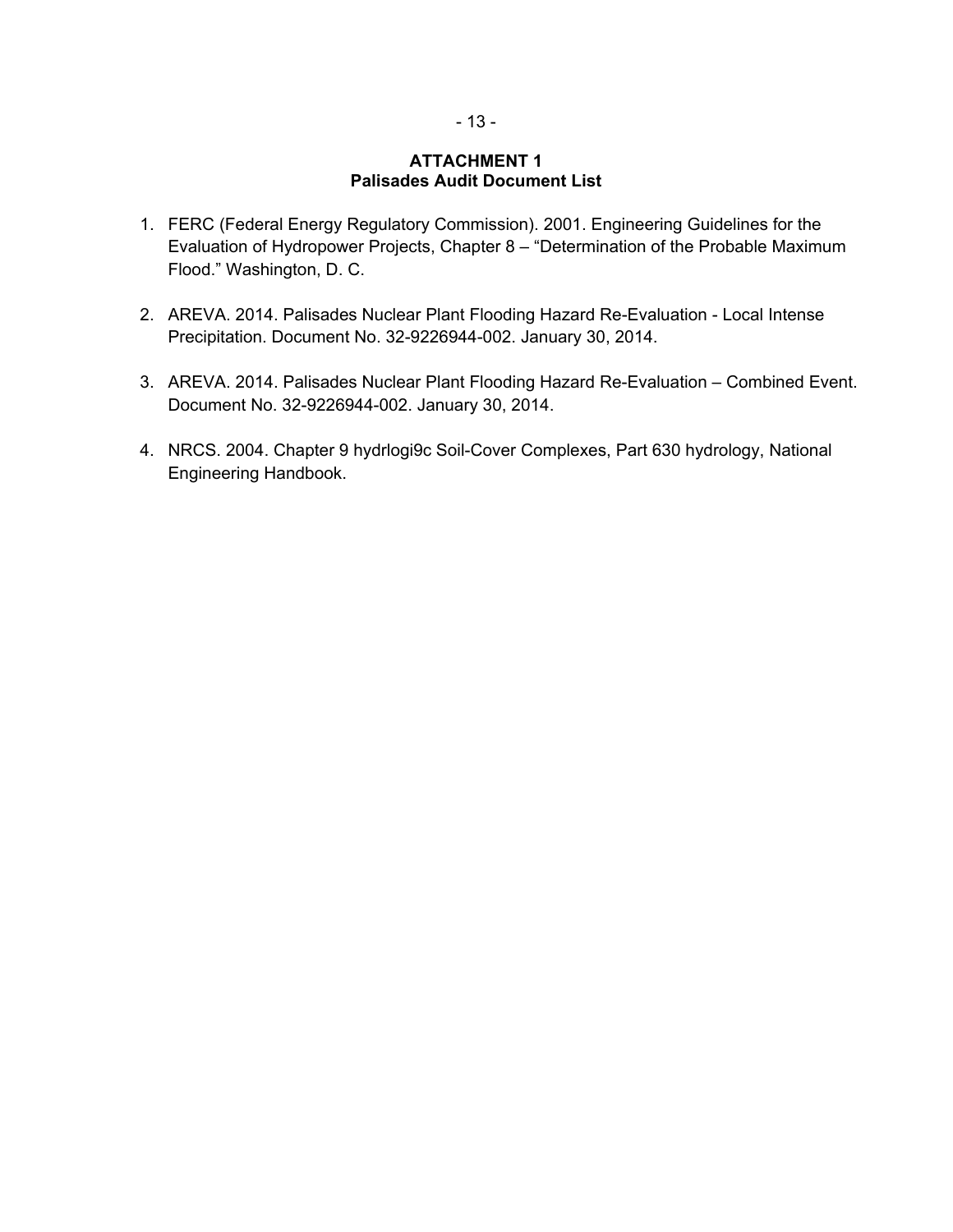# **ATTACHMENT 2 List of Entergy Audit Participants**

| 1. | Name<br>Don Bentley   | Organization<br>Entergy |
|----|-----------------------|-------------------------|
|    | 2. Gregory Hubers     | Entergy                 |
|    | 3. Barbara Owens      | Entergy                 |
|    | 4. Cindy Fasano       | <b>AREVA</b>            |
|    | 5. Stacy Thomson      | <b>AREVA</b>            |
|    | 6. Chad Cox           | GZA                     |
| 7. | <b>Bryant Furtado</b> | <b>GZA</b>              |
|    | 8. David Leone        | GZA                     |